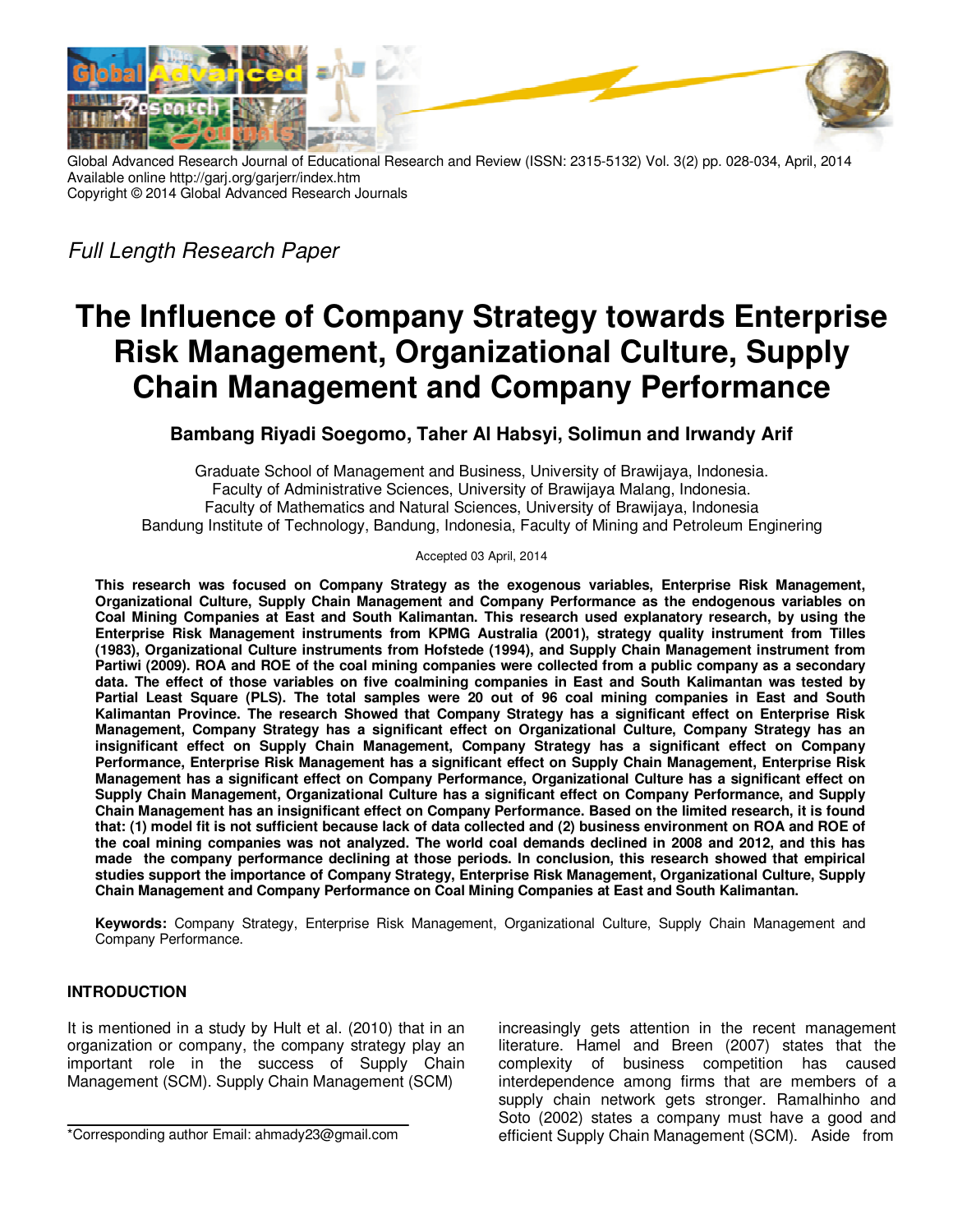Supply Chain Management (SCM), since 2003 the Enterprise Risk Management (ERM) has begun to receive a big attention from companies to manage risks which include identification of events relevant with opportunities and risks in achieving the company's objectives, assessing risks in the form of possibility to occur and the magnitude of the impact, determining response plan, and monitoring progress toward achieving that goal (Hopkin, 2012). The success of Supply Chain Management (SCM) will be heavily influenced by the culture of the organization. The researchers even suggest that Enterprise Risk Management (ERM) be used as a tool to change the organizational culture so that Supply Chain Management (SCM) can be applied effectively in an organization. Supply Chain Management (SCM) cannot be effectively implemented without a change in organizational culture (Tang et al., 2009).

In a further development, Enterprise Risk Management (ERM) in Supply Chain Management (SCM) is one of the important things in improving the performance of the company. Enterprise Risk Management (ERM) itself, as has been explained, is the process of measuring or assessing risk for developing risk management strategies later. This strategy may involve transferring risks to another party, avoiding risk (mitigation), or risk sharing. Assessing risk in Supply Chain Management (SCM) requires balancing the probability of demand, supply possibilities, the most effective allocation of resources, the likelihood of success of new product launch, market condition, and costs in maximizing the opportunities of a decision alternative pathway (Hopkins, 2012). The risks could disrupt production and degrade company performance. How well company performance in handling the threat will depend on the readiness level and type of risk. Any risk of Supply Chain Management (SCM) has its own causes and solutions. Company leaders need to implement a strategy of Enterprise Risk Management (ERM), whereas Supply Chain Management (SCM) in the organization is needed to avoid lost sales, increasing costs, and failure in improving company performance.

Research object is coalmining companies. Historically, coal is one of the primary energy sources that has a very long history of utilization. Entering the 20th century, the use of coal is reduced along with the increase in the use of oil. Yet, coal is still a viable alternative energy source. South Kalimantan and East Kalimantan are provinces that have quite a lot of coal as their natural resources. There are quite many coal companies that have been conducting operations in those provinces. This study investigates the influence of Company Strategy against *Enterprise Risk Management* (ERM), Organizational Culture, *Supply Chain Management* (SCM) and Company Performance, especially in the coal mining companies.

## **LITERATURE REVIEW**

As explained in the introduction the variables in this study consists of Company Strategy, *Enterprise Risk Management* (ERM), *Supply Chain Management* (SCM), Organizational Culture, and Company Performance.

# **Company Strategy**

Company strategy is an overall *game plan* of diversified company. This strategy becomes guidelines for business units of the company. The methods to evaluate a strategy are derived from Tilles (1983) which states that a good strategy should have 6 (six) requirements:

a. Internal consistency, which is expressed as the cumulative impact of various policies on company target. In a well-developed strategy, each policy "enter" into a unified pattern. Those policies must not be judged partially, but should also be assessed in the form of relationship among each other.

b. External consistency, which is expressed as the degree of suitability of various company policies with the interests of related parties outside the company, such as customers, governments, and suppliers. Again, those policies must not be judged partially, but in the form of relationship among each other.

c. Resource availability, expressed as a variety of things that are owned by a company and that can be used to achieve company target. In general, these resources consist of capital, expertise, and facilities, but the type will vary depending on the type of industry in which it operates.

d. The degree of risk that can be tolerated, which states the degree of risk that a company will face in implementing the strategy concerning the available resources in order to achieve the target that have been set previously. In relation to the available resources, the company will always be dealing with the uncertainty caused by the uncertainty of the actors in the business environment. This uncertainty can have a negative impact on the existing resources if environmental change leads to a negative development. Has the company set up a good risk management strategy to prevent loss of resources that are vital to the survival of the company, along with a strategy to achieve the target? If the answer is yes, then the strategy developed by the company is a good one.

e. Realistic Planning Period, stating the degree of achievement of a realistic target from the viewpoint of the members in the organization. A strategy is said to be unrealistic if the planning period is too optimistic, in the sense that it exceeds the capacity of existing members of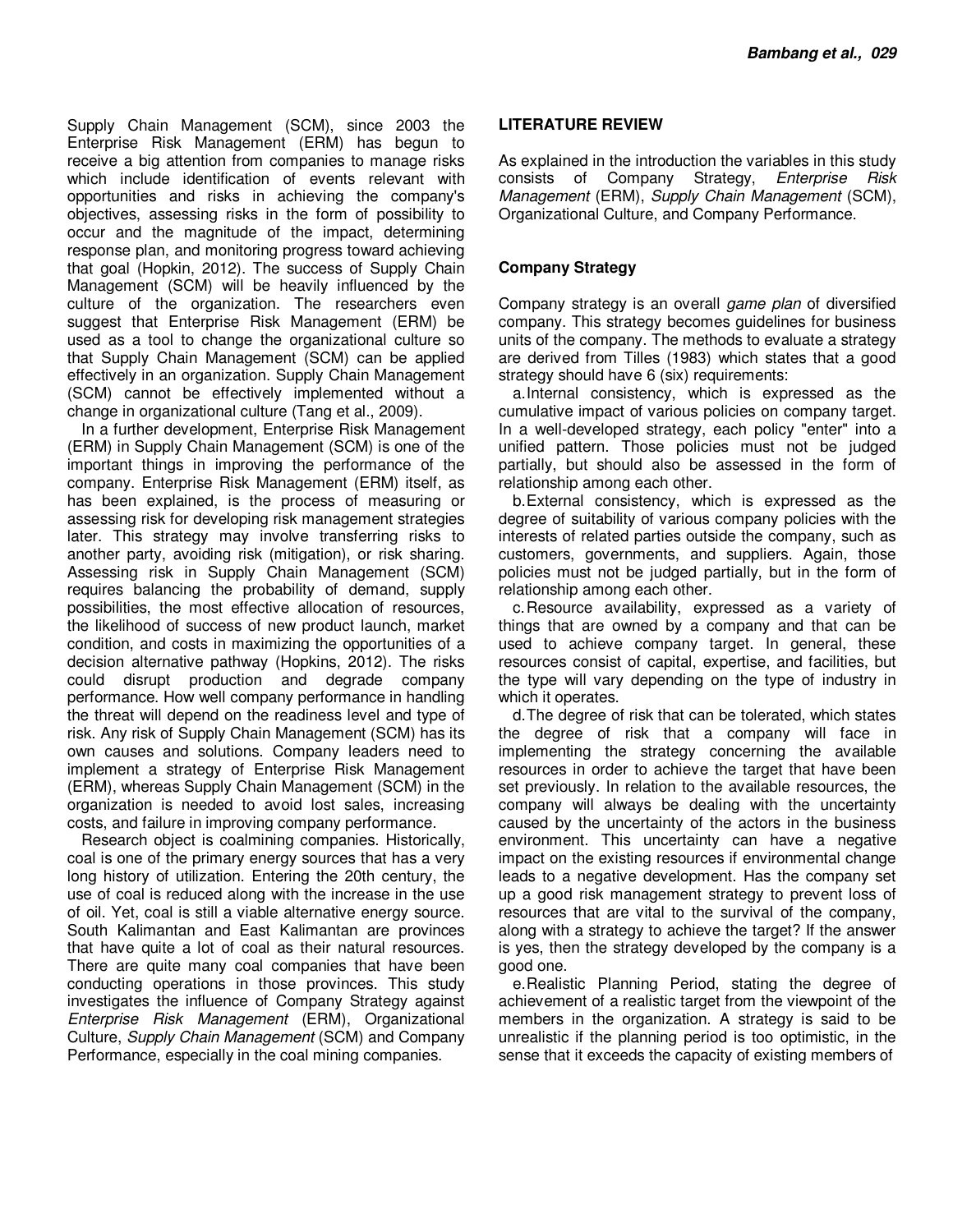**Table 1** Pre-Audit Assessment of Enterprise Risk Management (ERM) of KPMG Australia (2001)

| Key Actions to Help Embed a Risk Structure in an Organization                                                 |  |  |  |  |  |
|---------------------------------------------------------------------------------------------------------------|--|--|--|--|--|
| <b>Board activities</b>                                                                                       |  |  |  |  |  |
| Provide ERM education at the board level                                                                      |  |  |  |  |  |
| Establish buy-in at board level of risk appetite and risk strategy                                            |  |  |  |  |  |
| Develop "ownership" of risk management oversight by the board                                                 |  |  |  |  |  |
| Review a risk report of the enterprise                                                                        |  |  |  |  |  |
| <b>Management Activities</b>                                                                                  |  |  |  |  |  |
| Create a high-level risk strategy (policy) aligned with strategic business objectives                         |  |  |  |  |  |
| Create a risk management organization structure and ensure clear reporting lines                              |  |  |  |  |  |
| Develop and assign responsibilities for risk management                                                       |  |  |  |  |  |
| Communicate board vision, strategy, policy, responsibility and reporting lines to all employees               |  |  |  |  |  |
| across the organization                                                                                       |  |  |  |  |  |
| Establish a common risk culture                                                                               |  |  |  |  |  |
| Use comment risk language and concept<br>п                                                                    |  |  |  |  |  |
| Communicate about risk using appropriate channel and technology                                               |  |  |  |  |  |
| Develop training programs for risk management                                                                 |  |  |  |  |  |
| Identify and train "risk champions"                                                                           |  |  |  |  |  |
| Provide success stories and identify quick wins<br>Align risk management techniques with company culture      |  |  |  |  |  |
| Develop a knowledge-sharing system                                                                            |  |  |  |  |  |
|                                                                                                               |  |  |  |  |  |
| Create risk accountability/responsibility                                                                     |  |  |  |  |  |
| Include risk management activities/responsibilities in job descriptions                                       |  |  |  |  |  |
| Incorporate ERM concepts into personal goals<br>п                                                             |  |  |  |  |  |
| Empower managers with defined risk boundaries<br><b>Embed Risk Activities into Ongoing Business Processes</b> |  |  |  |  |  |
| Align and integrated risk management activities within business processes                                     |  |  |  |  |  |
| Embed real-time controls related to risk into digital systems as appropriate                                  |  |  |  |  |  |
| Develop continuous improvement processes related to risk                                                      |  |  |  |  |  |
| <b>Measure and monitor risk</b>                                                                               |  |  |  |  |  |
| Identify key performance indicators and critical success factors related to risk                              |  |  |  |  |  |
| Establish success measures for risk strategy and activities                                                   |  |  |  |  |  |
| Provide a periodic process for measuring the risk/return                                                      |  |  |  |  |  |
| Identify and implement monitoring processes and methods of feedback                                           |  |  |  |  |  |

the organizations.

f. Capacity for Running the Strategy, which states the degree of self competency of the members of the organization to achieve realistic targets and to achieve the final targets of the company as set out in their strategic plan. The two most important things that determine the capacity to implement the strategy are the existence of quantitative targets and competence of the members of the organization in pursuing these targets.

# **Enterprise Risk Management (ERM)**

Enterprise Risk Management (ERM) by Standard and Poor's (2013) is "The degree of execution of risk management practices in a way that is systematic, consistent, and strategic in any company which can effectively suppress the potential loss in the future within

the framework of benefit-risk optimization analysis". The researchers used indicators of KPMG Australia (2001). The indicators used by KPMG Australia (2001) can be seen in Table 1 above.

# **Organizational Culture**

Hofstede (1994) states that culture is an "overall pattern of thought, feeling, and action from a social group, which distinguishes other social groups". He also stated that the collective mental programming or software of the mind is used to refer to the entire pattern in cultural studies. Mental programs or culture of a group is formed by the social environment, (such as country, region, workplace, school and home) and the events experienced in the lives of the members of the group concerned. Then, the formation process of patterns of thought, feelings and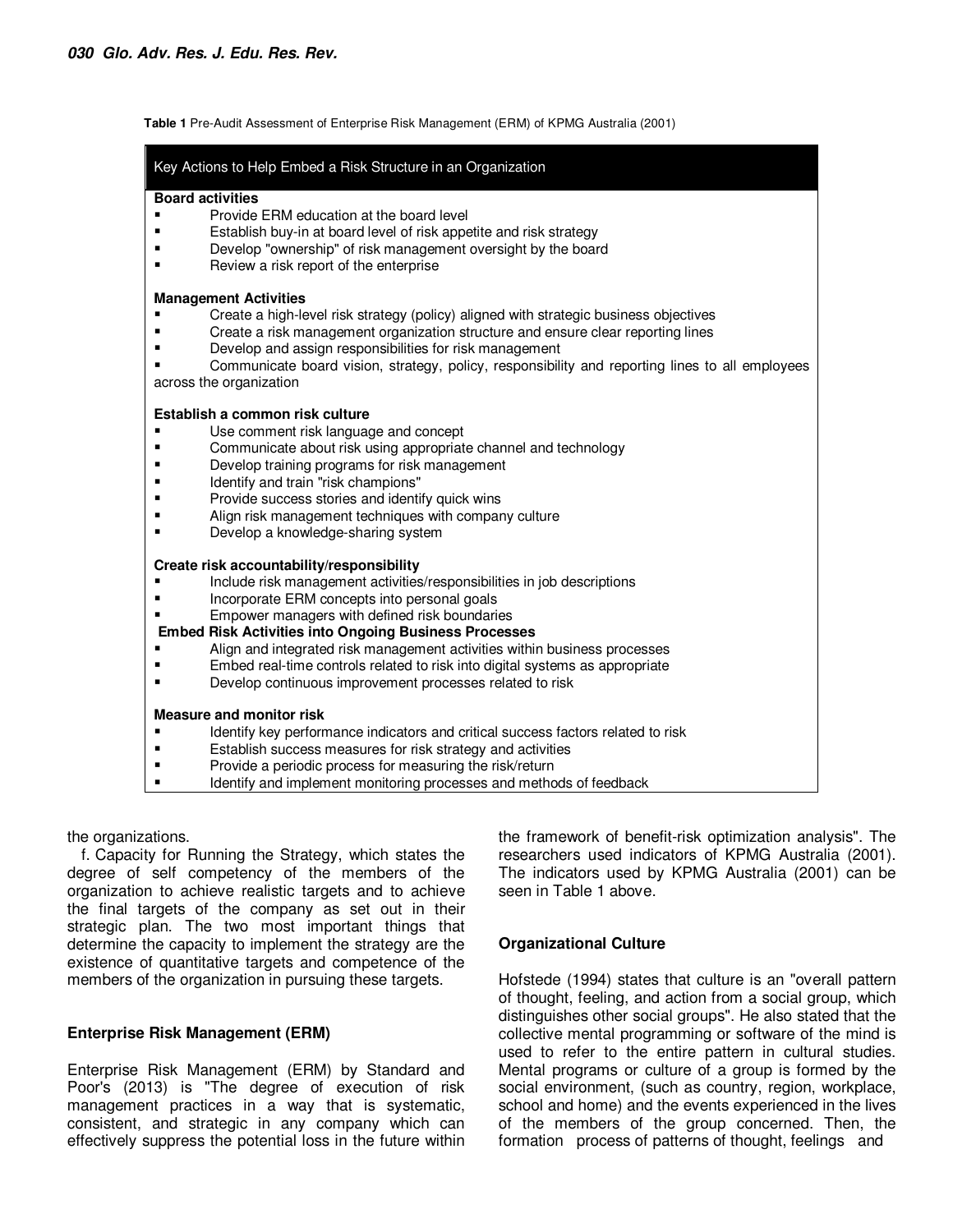

**Figure 1** Research Model

actions is analogous to the process of computer programming. Culture can be grouped into various levels such as: national, regional, gender, generation, social class, organization or company.

Hofstede (1994) divides organizational culture into six dimensional practices: (1) Process-Oriented vs. Results Oriented, (2) Employee-Oriented vs. Job-Oriented, (3) Parochial vs. Professional, (4) Open System vs. Closed System, (5) Loose Control vs. Tight Control, and (6) Normative vs. Pragmatic. Hofstede further stated that the national culture and organizational culture are difficult to distinguish and are identical phenomena. The differences between them are reflected in the cultural manifestations of values and practices. In the organization, the culture is reflected in the level of practice, while at the state level culture is reflected in the difference of values. In fact, different organizational culture also occurs at the level of sub-organizations or sub-units of the organization.

# **Supply Chain Management (SCM)**

According to Aitken (1998) Supply Chain Management (SCM) is the "Network organizations that are connected and need each other, and cooperate to regulate, supervise and improve the flow of commodities and information from supplier to the end user. The research of Partiwi, et.al (2009) used the criteria of transport costs and port services, response speed, reliability, accuracy in the number of delivery based ono Order, time needed to fulfill an order, flexibility, and change in order that can be handled. This study uses one of the research criteria of Partiwi, et.al (2009), namely flexibility in production facilities, flexibility in logistics process, and flexibility of supplier network. Those criteria are chosen because it is easy to make an applicable questionnaire with Likert scale and it can easily be filled by the respondents in the coal mines.

## **Company Performance**

Company performance according to Kusdi (2009) is "The degree of companies in achieving various targets (shortterm) and goals (long-term) which have been set, where the establishment of targets and goals reflect the subjective interests of the assessors, strategic constituent, and the growth of the company". Company performance measurement, which is conducted in this dissertation refers to Maliszewska (2013), with *Balanced Scorecard* as indicators in assessing company performance with a Financial Perspective using *Return on Assets* (ROA) and *Return on Equity* (ROE).

#### **RESEARCH METHODS**

This research is a quantitative study using survey methods for data retrieval. The data variables: Company Strategy, *Enterprise Risk Management* (ERM), Organizational Culture, and Supply Chain Management (SCM) are obtained from the respondents, while the variable data of Company Performance is secondary data from mining companies in East and South Kalimantan.

The determination of the location in the province of East Kalimantan and South Kalimantan is due to the reason of the level of difficulty to reach the remote coal mine that it requires long transport time in the data collection phase. The period of data collection is 1 (one) month in December 2013.

The population of this study is parts of coal mining companies in South Kalimantan and East Kalimantan as many as 96 companies in order to reach a representative number of samples, 20 (twenty) coal mining companies which are willing to become the research sample, while the sampling technique used is saturated sample or socalled census. The methods of analysis used in this study is *Partial Least Squares* (PLS), which can be used not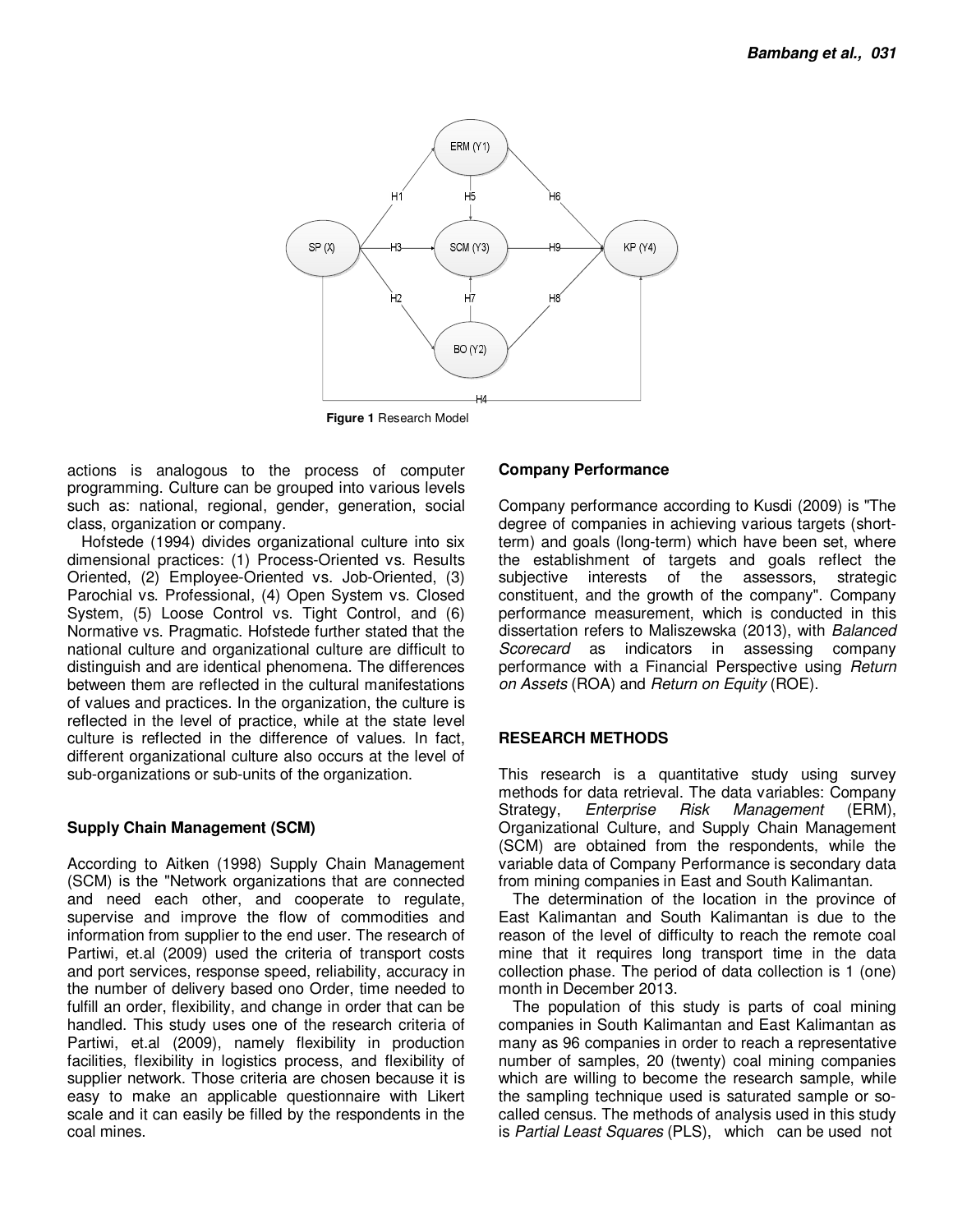| <b>Hypothesis</b> | <b>Influence</b>                                                                 | <b>Original</b><br>Sample (O) | <b>T</b> Statistics<br>( O/Sterr ) | P-Value | <b>Information</b> |
|-------------------|----------------------------------------------------------------------------------|-------------------------------|------------------------------------|---------|--------------------|
| H1                | Strategy<br>Company<br>$\rightarrow$<br>Enterprise<br>Risk<br>Management (ERM)   | 0.6384                        | 10.2735                            | 0,000   | Significant        |
| H <sub>2</sub>    | Company strategy<br>$\rightarrow$<br><b>Organizational Culture</b>               | 0.7566                        | 21.1168                            | 0,000   | Significant        |
| H <sub>3</sub>    | Company strategy<br>$\rightarrow$<br>Supply<br>Chain<br>Management (SCM)         | 0.0431                        | 0.4829                             | 0.635   | Not Significant    |
| H <sub>4</sub>    | Corporate strategy<br>$\rightarrow$<br>Performance Company                       | 0.0846                        | 2.6679                             | 0,015   | Significant        |
| H <sub>5</sub>    | Risk<br>Enterprise<br>Management (ERM) -><br>Supply<br>Chain<br>Management (SCM) | 0.4798                        | 9.8595                             | 0,000   | Significant        |
| H <sub>6</sub>    | <b>Risk</b><br>Enterprise<br>Management (ERM) -><br>Company Performance          | 0.6032                        | 13.6215                            | 0,000   | Significant        |
| H7                | Organizational Culture -<br>Supply<br>Chain<br>$\geq$<br>Management (SCM)        | 0.6243                        | 8.7079                             | 0,000   | Significant        |
| H <sub>8</sub>    | Organizational Culture -<br>Company<br>$\geq$<br>Performance                     | 0.3449                        | 5.8647                             | 0,000   | Significant        |
| H <sub>9</sub>    | Chain<br>Supply<br>Management (SCM) -><br>Company Performance                    | 0.1211                        | 1.8445                             | 0.081   | Not Significant    |

**Table 2** Direct Influence of PLS models

only as a confirmation of the theory (hypothesis testing), but can also be used to establish a relationship which has no theoretical foundation for testing or propositions (Solimun, 2008). PLS can also be used for *structural* modeling reflective or formative indicator. To perform the PLS analysis, the researchers are aided by using a computer program SmartPLS version 2.0.

Hypotheses, which were tested using PLS are as follows:

 $H<sub>1</sub>$ : Company strategy has a significant influence on *Enterprise Risk Management* (ERM)

 $H<sub>2</sub>$  Company strategy has a significant influence on Organizational Culture

 $H_3$ : Company strategy has a significant influence on *Supply Chain Management* (SCM)

 $H_{4}$ : Company strategy has a significant influence on Company Performance

H5: *Enterprise Risk Management* (ERM) has a significant influence on *Supply Chain Management* (SCM)

H6: *Enterprise Risk Management* (ERM) has a significant influence on Company Performance

 $H<sub>7</sub>$  Organizational culture has a significant influence on *Supply Chain Management* (SCM)

 $H_{8}$ : Organizational culture has a significant influence on the Company Performance

H9: *Supply Chain Management* (SCM) has a significant influence on Company Performance

So, if it is made into an image, it will be as follows:

#### **RESULTS**

The result of test of influence among research variables is shown in Table 2 above:

H1: The coefficient of Company Strategy influence on Enterprise Risk Management (ERM) is estimated at 0.6384. Since the p-value  $(0)$  < 0.05, then it can be concluded that the influence of company strategy to *Enterprise Risk Management* (ERM) is significant. This means that the better the Company Strategy, the better the *Enterprise Risk Management* (ERM).

H2: The coefficient of Company Strategy influence on Organizational Cultures is estimated at of 0.7566. Since the p-value  $(0)$  < 0.05, then it can be concluded that the influence of company strategy to Organizational Culture is significant. It means the better the Company strategy, the better the Organizational Culture.

H3: The coefficient of Company Strategy influence on *Supply Chain Management* (SCM) is estimated at 0.0431. Since p-value (0.635) > 0.05, then it can be concluded that the influence of company strategy to *Supply Chain Management* (SCM) is not significant. It means a good or bad Company Strategy does not significantly affect *Supply Chain Management* (SCM).

H4: The coefficient of Company Strategy influence on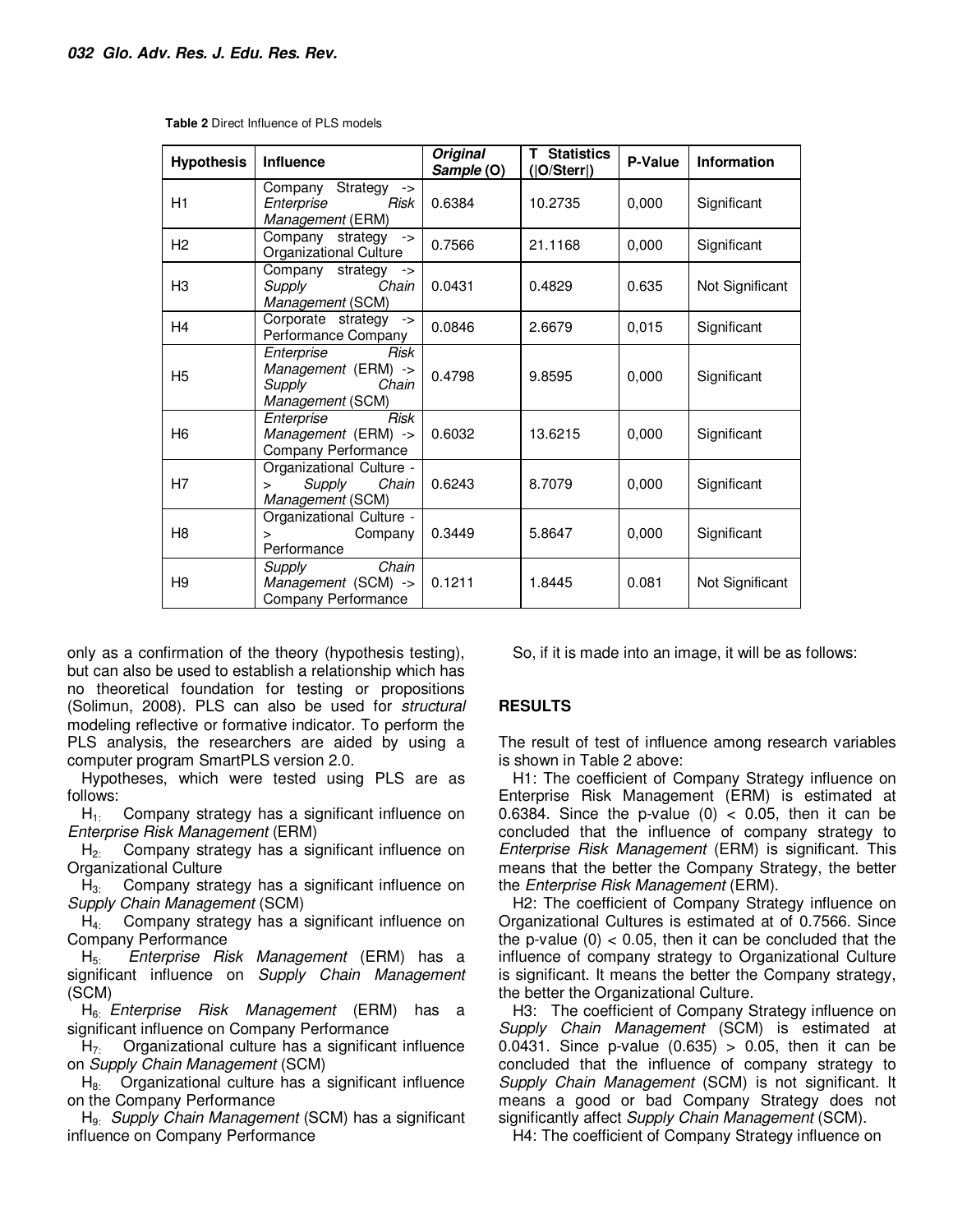Company Performance is estimated at 0.0846. Since pvalue  $(0.015) < 0.05$ , then it can be concluded that the influence of Company Strategy to Company Performance is significant. This means that the better Company Strategy, the better the Company Performance.

H5: The coefficient of *Enterprise Risk Management* (ERM) influence on *Supply Chain Management* (SCM) is estimated at 0.4798. Since p-value  $(0) < 0.05$ , then it can be concluded that the influence of *Enterprise Risk Management* (ERM) to *Supply Chain Management* (SCM) is significant. This means that the better the *Enterprise Risk Management* (ERM), the better the *Supply Chain Management* (SCM).

H6: The coefficient of *Enterprise Risk Management* (ERM) influence on Company Performance is estimated at 0.6032. Since p-value  $(0)$  < 0.05, then it can be concluded that the influence of *Enterprise Risk Management* (ERM) to the Company's performance is significant. This means that the better the *Enterprise Risk Management* (ERM), the better the Company Performance.

H7: The coefficient of Organizational Culture influence on *Supply Chain Management* (SCM) is estimated at 0.6243. Since p-value  $(0)$  < 0.05, then it can be concluded that the influence of organizational culture on *Supply Chain Management* (SCM) is significant. It means the better Organizational Culture, the better the *Supply Chain Management* (SCM).

H8: The coefficient of Organizational Culture influence on Company Performance is estimated at 0.3449. Since p-value  $(0)$  < 0.05, then it can be concluded that the influence of organizational culture on company performance is significant. It means the better Organizational Culture, the better the Company performance.

H9: The coefficient of *Supply Chain Management* (SCM) influence on Company Performance is estimated at  $0.1211$ . Since because the p-value  $(0.081) > 0.05$ , then it can be concluded that the influence *of Supply Chain Management* (SCM) is not significant to the Company performance. This means that whether *Supply Chain Management* (SCM) is good or not, it does not significantly influence the Company performance.

#### **CONCLUSION**

After going through the stages of data processing and analysis, the conclusions of this study can be stated as follows:

1. Company strategy has a significant influence on the Enterprise Risk Management (ERM) of coal mining companies in South and East Kalimantan. Although the variable of company strategy has quite high mean value, there are still a number of respondents who do not prioritize program activities in implementing the strategic plan and have not been able to take into account various

obstacles in implementing it explicitly. Meanwhile, the variable of Enterprise Risk Management (ERM) has a high mean value from the respondents. Therefore, it can be concluded that the Enterprise Risk Management (ERM) is still not able to incorporate risk management activities at every stage of the business process.

2. Company strategy has a significant influence on Organizational Culture of coal mining companies in South and East Kalimantan. The variable of company strategy has quite high mean value, which means there are still a number of respondents who do not prioritize program activities in implementing the strategic plan and have not been able to take into account various obstacles in implementing it explicitly. Meanwhile, the variable of organizational culture has a high mean value, in which the respondents have not had the ability to keep themselves away from distractions that arise from the outside of the organization.

3. Company strategy has an insignificant influence on Supply Chain Management (SCM) of coal mining companies in South and East Kalimantan. The variable of Company Strategy has a quite high mean value where there are a number of respondents who do not prioritize program activities in implementing the strategic plan and have not been able to take into account various obstacles in implementing it explicitly. In the variable of Supply Chain Management (SCM), although the mean value high, there are some respondents who have not been able to improve the delivery as the network of supplier in order to meet customer demand.

4. Company strategy has a significant influence on company performance of coal mining companies in South and East Kalimantan. The better the quality of the coal mining company strategy in South and East Kalimantan, the better the company performance. Although the mean value of company strategy variable is high, there are a number of respondents who do not prioritize program activities in implementing the strategic plan and have not been able to take into account various obstacles in implementing it explicitly.

*5.* Enterprise Risk Management (ERM) has a significant influence on Supply Chain Management (SCM) of coal mining companies in South and East Kalimantan. The better the condition of Enterprise Risk Management (ERM), the better the condition of Supply Chain Management (SCM) in the mining companies. Although the mean value of the variable of Enterprise Risk Management (ERM) is quite high, ERM is still not able to incorporate risk management activities in every stage of the business process. Meanwhile, the variable Supply Chain Management (SCM) has a high mean value, but some respondents have not been able to improve the delivery as network of supplier in order to meet customer demand.

*6.* Enterprise Risk Management (ERM) has a significant influence on the performance of coal mining companies in South and East Kalimantan. Although the mean value